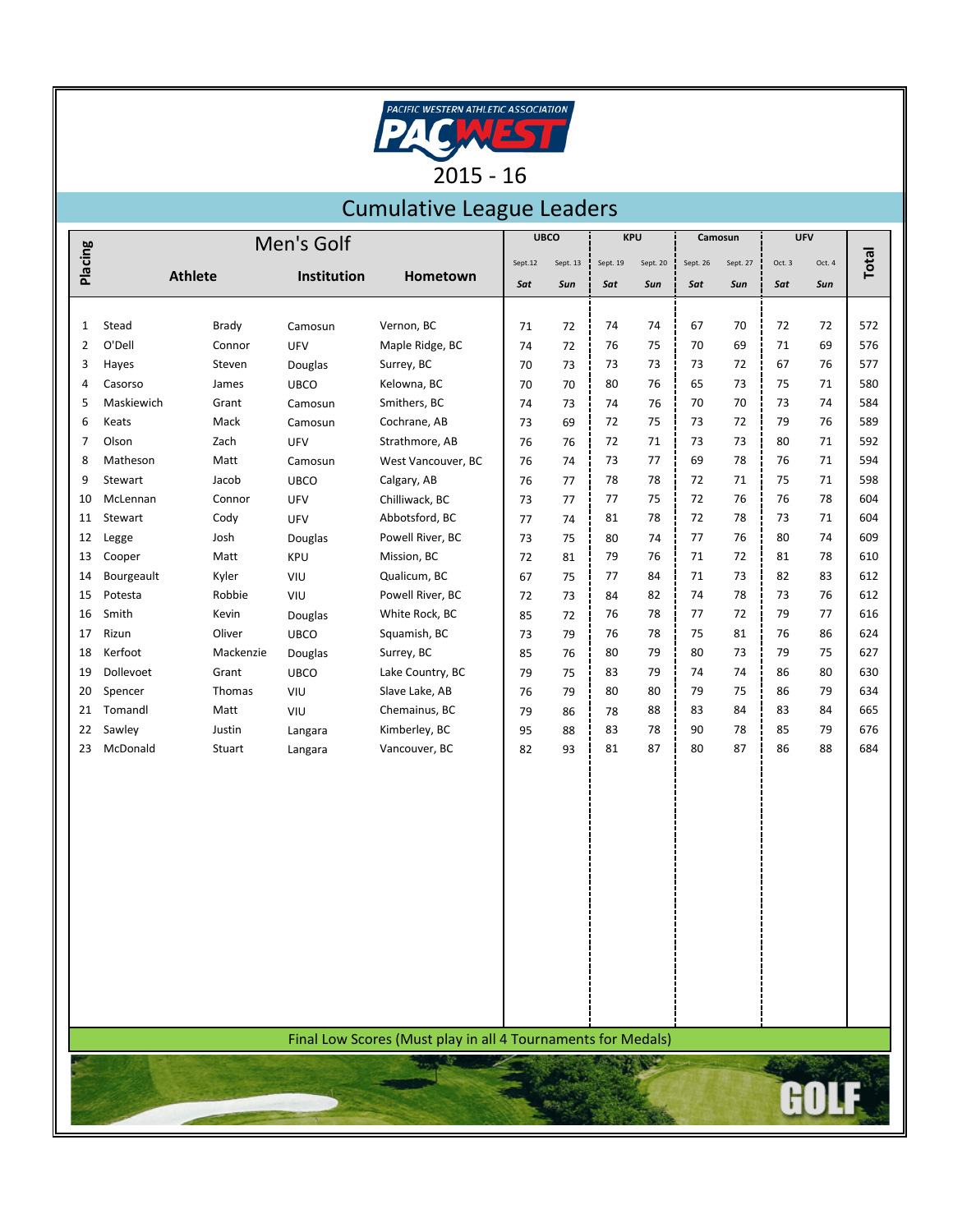

## Cumulative League Leaders

| Placing        |               | Women's Golf      |             |                                                              |         | KPU      |          | Camosun  |          | <b>UFV</b> |              |          |            |
|----------------|---------------|-------------------|-------------|--------------------------------------------------------------|---------|----------|----------|----------|----------|------------|--------------|----------|------------|
|                |               |                   |             |                                                              | Sept.12 | Sept. 13 | Sept. 19 | Sept. 20 | Sept. 26 | Sept. 27   | Oct. $3$     | Oct. 4   | Total      |
|                |               | Athlete           | Institution | Hometown                                                     | Sat     | Sun      | Sat      | Sun      | Sat      | Sun        | Sat          | Sun      |            |
|                |               |                   |             |                                                              |         |          |          |          |          |            |              |          |            |
| $\mathbf{1}$   | Dirksen       | Hannah            | UFV         | Mission, BC                                                  | 87      | 85       | 82       | 81       | 78       | 77         | 83           | 76       | 649        |
| $\overline{2}$ | Lee           | Carolyn           | UBCO        | Calgary, AB                                                  | 84      | 78       | 93       | 78       | 76       | 76         | $87\,$       | 81       | 653        |
| 3              | Siemers       | Lauren            | UBCO        | West Kelowna, BC                                             | 85      | 87       | 88       | 84       | 82       | 77         | 80           | 82       | 665        |
| 4              | Adams<br>Kell | Emily             | UBCO        | Ladysmith, BC                                                | 87      | 82       | 92       | 85       | 84       | 77         | 86           | 78       | 671        |
| 5<br>6         | Melhus        | Jennifer<br>Ciara | UFV<br>UFV  | Mission, BC<br>Coquitlam, BC                                 | 85      | 88       | 83<br>98 | 87<br>91 | 88<br>90 | 92<br>100  | $90\,$<br>97 | 87<br>92 | 700<br>768 |
|                |               |                   |             |                                                              | 101     | 99       |          |          |          |            |              |          |            |
|                |               |                   |             |                                                              |         |          |          |          |          |            |              |          |            |
|                |               |                   |             |                                                              |         |          |          |          |          |            |              |          |            |
|                |               |                   |             |                                                              |         |          |          |          |          |            |              |          |            |
|                |               |                   |             |                                                              |         |          |          |          |          |            |              |          |            |
|                |               |                   |             |                                                              |         |          |          |          |          |            |              |          |            |
|                |               |                   |             |                                                              |         |          |          |          |          |            |              |          |            |
|                |               |                   |             |                                                              |         |          |          |          |          |            |              |          |            |
|                |               |                   |             |                                                              |         |          |          |          |          |            |              |          |            |
|                |               |                   |             |                                                              |         |          |          |          |          |            |              |          |            |
|                |               |                   |             |                                                              |         |          |          |          |          |            |              |          |            |
|                |               |                   |             |                                                              |         |          |          |          |          |            |              |          |            |
|                |               |                   |             |                                                              |         |          |          |          |          |            |              |          |            |
|                |               |                   |             |                                                              |         |          |          |          |          |            |              |          |            |
|                |               |                   |             |                                                              |         |          |          |          |          |            |              |          |            |
|                |               |                   |             |                                                              |         |          |          |          |          |            |              |          |            |
|                |               |                   |             |                                                              |         |          |          |          |          |            |              |          |            |
|                |               |                   |             |                                                              |         |          |          |          |          |            |              |          |            |
|                |               |                   |             |                                                              |         |          |          |          |          |            |              |          |            |
|                |               |                   |             |                                                              |         |          |          |          |          |            |              |          |            |
|                |               |                   |             |                                                              |         |          |          |          |          |            |              |          |            |
|                |               |                   |             |                                                              |         |          |          |          |          |            |              |          |            |
|                |               |                   |             |                                                              |         |          |          |          |          |            |              |          |            |
|                |               |                   |             |                                                              |         |          |          |          |          |            |              |          |            |
|                |               |                   |             |                                                              |         |          |          |          |          |            |              |          |            |
|                |               |                   |             |                                                              |         |          |          |          |          |            |              |          |            |
|                |               |                   |             |                                                              |         |          |          |          |          |            |              |          |            |
|                |               |                   |             |                                                              |         |          |          |          |          |            |              |          |            |
|                |               |                   |             | Final Low Scores (Must play in all 4 Tournaments for Medals) |         |          |          |          |          |            |              |          |            |
|                |               |                   |             | <b>CAP</b><br>يردد                                           |         |          |          |          |          |            | <b>TAIR</b>  |          |            |
|                |               |                   |             |                                                              |         |          |          |          |          |            |              |          |            |
|                |               |                   |             |                                                              |         |          |          |          |          |            |              |          |            |
|                |               |                   |             |                                                              |         |          |          |          |          |            |              |          |            |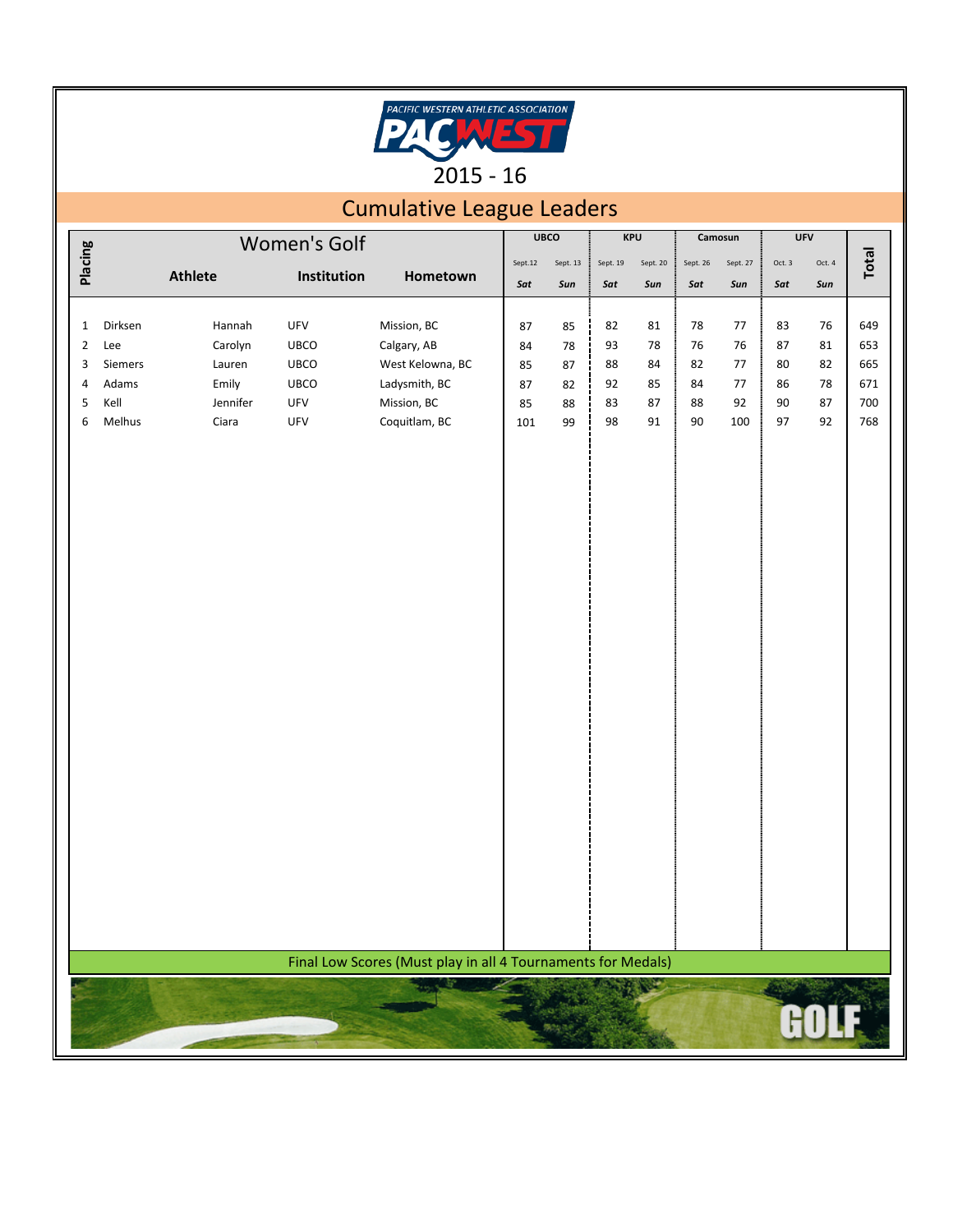| 2015 - 2016<br><b>Cumulative Team Standings (After 4 PACWEST Tournaments)</b> |                |                                          |             |             |                              |            |              |  |  |  |
|-------------------------------------------------------------------------------|----------------|------------------------------------------|-------------|-------------|------------------------------|------------|--------------|--|--|--|
|                                                                               |                |                                          | <b>UBCO</b> | <b>KPU</b>  | Camosun                      | <b>UFV</b> |              |  |  |  |
|                                                                               |                | <b>MEN'S TEAMS STANDINGS</b>             | Sept. 12-13 | Sept. 19-20 | Sept. 26-27                  | Oct. 3-4   | <b>Total</b> |  |  |  |
|                                                                               |                |                                          |             |             |                              |            |              |  |  |  |
| $\mathbf{1}$                                                                  | ಸ              | Camosun College Chargers                 | 580         | 594         | 554                          | 590        | 2318         |  |  |  |
| $\overline{2}$                                                                |                | University of the Fraser Valley Cascades | 597         | 603         | 575                          | 597        | 2372         |  |  |  |
| 3                                                                             | <b>HEAT</b>    | UBC Okanagan Heat                        | 592         | 624         | 580                          | 618        | 2414         |  |  |  |
|                                                                               |                | Douglas College Royals                   | 605         | 613         | 600                          | 607        | 2425         |  |  |  |
| 5                                                                             | MARINER        | Vancouver Island University Mariners     | 605         | 651         | 617                          | 641        | 2514         |  |  |  |
|                                                                               | <b>CONTROL</b> | KPU Eagles                               | 628         | 649         | Did Not Field a<br>Team of 4 | <b>DNF</b> |              |  |  |  |
|                                                                               |                | Langara College Falcons                  | 720         | 667         | Did Not Field a<br>Team of 4 | 705        |              |  |  |  |
| PACIFIC WESTERN ATHLETIC ASSOCIATION                                          |                |                                          |             |             |                              |            |              |  |  |  |